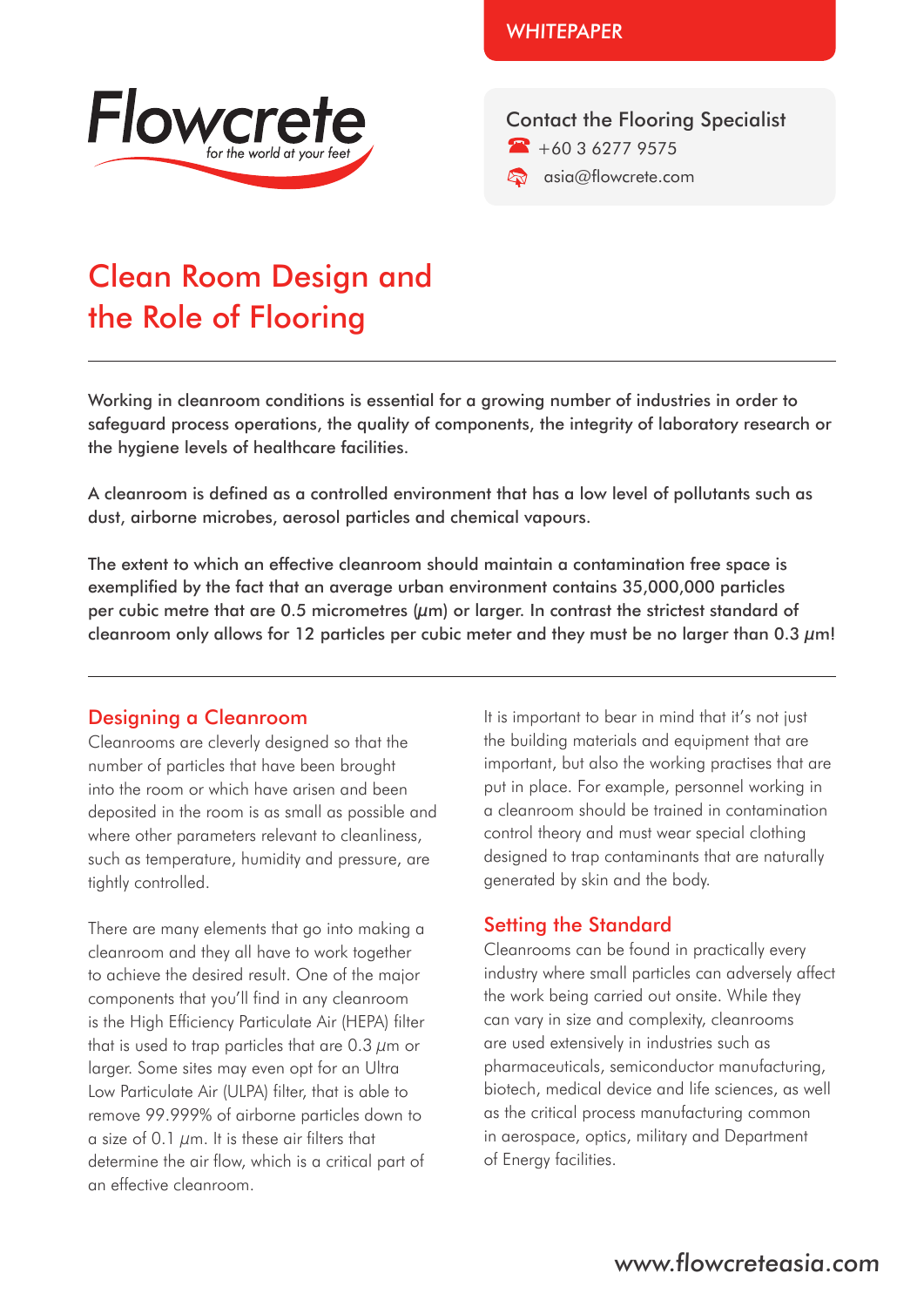As we can see from the above list, a large number of the most regimented and sensitive industries carry out research, design and production work within the confines of a cleanroom – otherwise the organisation in question could risk dangerous errors and issues creeping into the process, which for sectors such as pharmaceuticals, healthcare and electronics is inconceivable.

To find out if a space can be effectively classed as a cleanroom or not we have to turn to ISO



14644, which sets out the criteria for creating and maintaining an effective cleanroom space. This benchmark specifies classes of air cleanliness in terms of the number of particles expressed as a concentration in air volume and it determines the standard method of testing to determine the cleanliness of an environment.

**WHITFPAPFR** 

The importance of this standard is evident in the number of industry bodies, associations and best practise guidelines that reference ISO 14644 as the benchmark by which cleanrooms are defined. In the pharmaceutical sector, both the European GMP and FDA cGMP documents include ISO 14644 as the method for cleanroom classification and qualification while the WHO states that the ISO method is one of the primary sources for determining microbiological and particulate cleanliness. The Australian Government's Department of Health and Ageing also references ISO 14644 in the GMP documents that cover the manufacturing of therapeutic goods, which includes medicines and medical devices.

### ISO 14644's Particle Allowances

The table below outlines the amount of air particles allowed in each of the nine cleanroom classes as laid out in ISO 14644, ranging from "Room Air" at ISO 9 to the rigorously controlled and close to zero particles benchmark of an ISO 1 environment.

| <b>Class</b>     | maximum particles/m <sup>3</sup> |                |               |                |             |            | FED STD 209E       |
|------------------|----------------------------------|----------------|---------------|----------------|-------------|------------|--------------------|
|                  | $>=0.1 \mu m$                    | $>= 0.2 \mu m$ | $>=0.3 \mu m$ | $>= 0.5 \mu m$ | $>=1 \mu m$ | $>=5\mu m$ | equivalant         |
| ISO <sub>1</sub> | 10                               | $\overline{2}$ |               |                |             |            |                    |
| ISO <sub>2</sub> | 100                              | 24             | 10            | $\overline{4}$ |             |            |                    |
| ISO <sub>3</sub> | 1,000                            | 237            | 102           | 35             | 8           |            | Class 1            |
| ISO <sub>4</sub> | 10,000                           | 2,370          | 1,020         | 352            | 83          |            | Class 10           |
| ISO <sub>5</sub> | 100,000                          | 23,700         | 10,200        | 3,520          | 832         | 29         | Class 100          |
| ISO 6            | 1,000,000                        | 237,000        | 102,000       | 352,000        | 8,320       | 293        | <b>Class 1,000</b> |
| ISO <sub>7</sub> |                                  |                |               | 3,520,000      | 83,200      | 2,930      | Class 10,000       |
| ISO <sub>8</sub> |                                  |                |               | 35,200 000     | 832,000     | 29,300     | Class 100,000      |
| ISO9             |                                  |                |               | 35,200 000     | 8,320,000   | 293,000    | Room Air           |

## www.flowcreteasia.com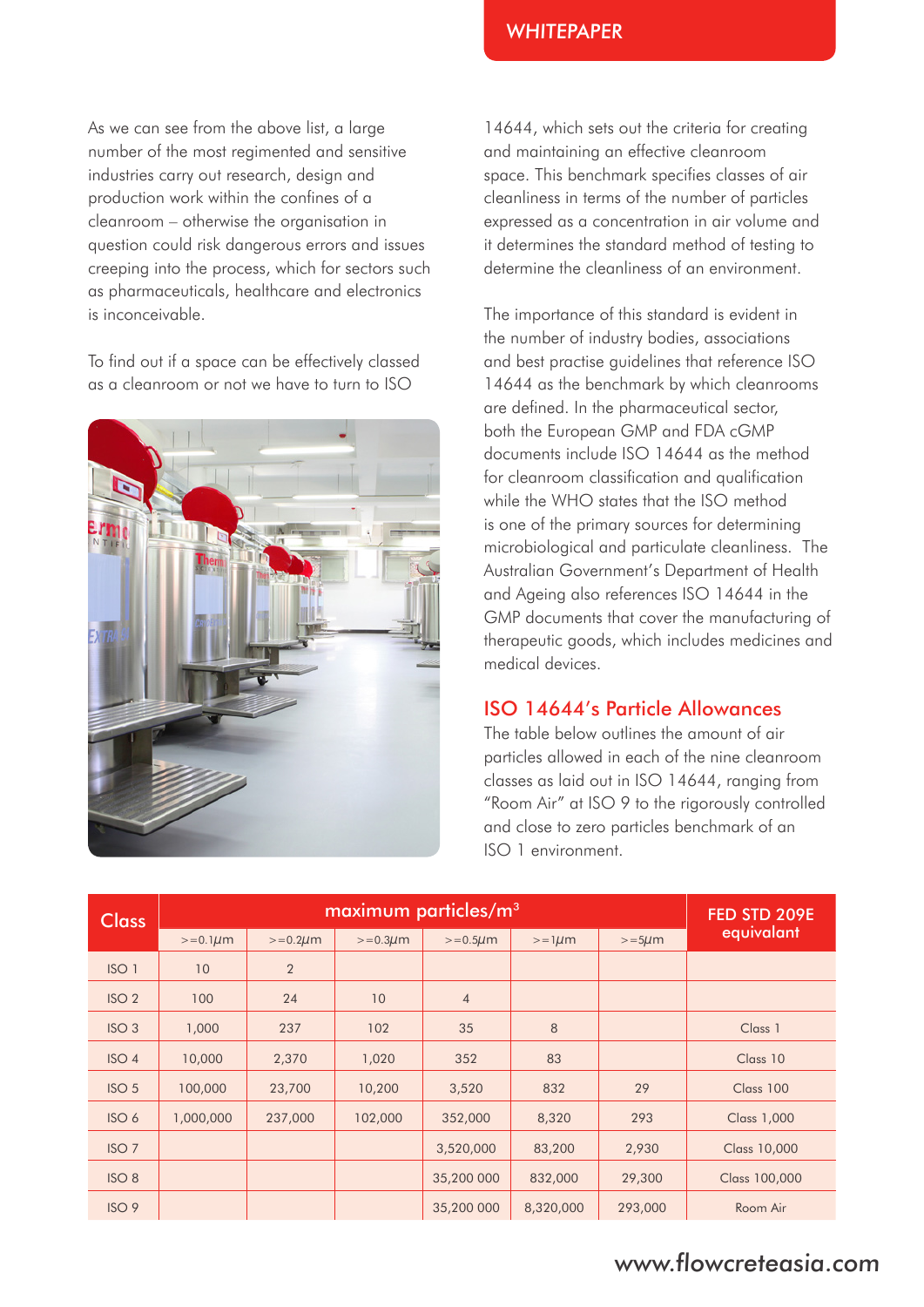Revised in 2015, ISO 14644's new method of sample testing, when successfully applied, assures that at least 90% of the room is compliant at a 95% confidence limit.

## Algorithm for compuation of average particle concentration at a location

$$
\bar{X} = \underbrace{X_{i,1} + X_{i,2} + \dots + X_{i,n}}_{n}
$$

is the average particle concentration at location  $\bar{x}$ i, representing any location

are the particle concentrations of the  $X_{i,1}$  to  $X_{i,n}$ individual samples

 $\overline{p}$ 

is the number of samples taken at location i

The changes to the ISO standard also emphasise that the air cleanliness needs to be consistently monitored with long-term evaluations. This is encapsulated in ISO 14644-2, which states that in addition to the initial execution of a cleanroom, yearly assessments are required to make sure that the space stays at that standard.

A continuous measurement system should be used for monitoring the concentration of particles in the immediate grade A zone, and is recommended for surrounding grade B areas. For routine testing the total sample volume should not be less than  $1 \text{ m}^3$  for grade A and B areas and preferably also in further out grade C areas.

## Cleanroom Suitable Flooring **Materials**

One of the key elements of maintaining a cleanroom environment is the floor, as it can be a prime site on which contaminants can build up and cause problems. To ensure that the floor actively supports the objectives of a cleanroom, it is important to install systems that provide the site with the necessary cleanability and functionality properties.

The Fraunhofer Institute for Manufacturing Engineering and Automation (IPA) founded the CSM (Cleanroom Suitable Materials) industry alliance in order to provide a mark of accreditation for products designed for a cleanroom environment. The CSM qualification takes into account a long list of standards,